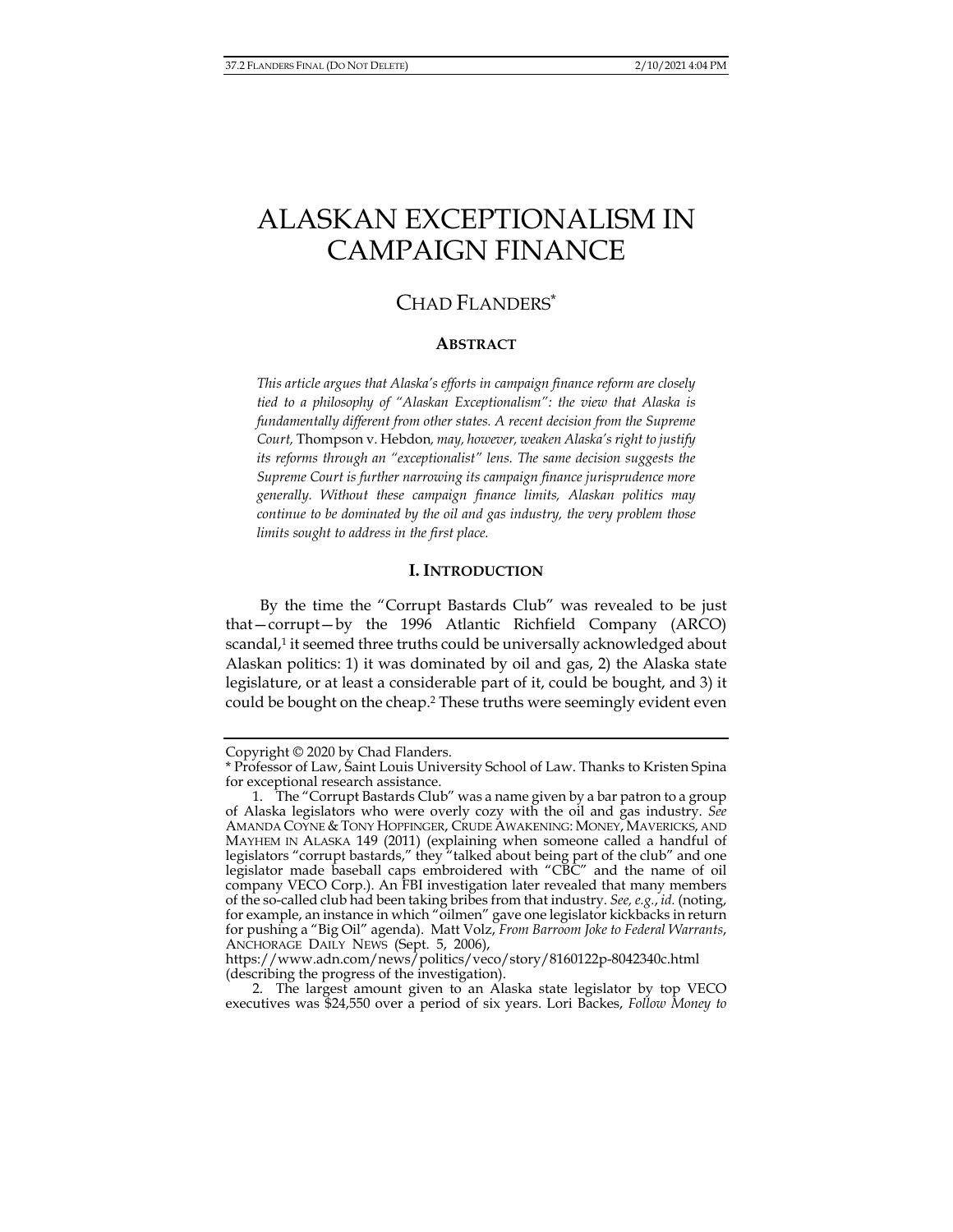at Alaska's founding, at least among those who were willing to notice.3 Even recently, as Alaskans were preparing to vote in November 2020 on whether to raise oil taxes, ads bought and paid for by the oil industry were everywhere from yard signs to YouTube.4 Weeks before the state was set to vote, the oil and gas industry was fighting to remove the initiative from the ballot.5 The gravitational pull of oil and gas on Alaskan politics seems almost bound up with the development of Alaskan statehood itself.

In spite of oil and gas industry's domination in Alaskan politics, the Alaskan people have always sought ways to reduce its influence, sometimes through the executive and legislative branches, or, as a last resort, through the power of initiative.6 These efforts are as old as Alaska and its fiercely independent streak.7 The goal was as simple as it was elusive: reduce oil and gas's out-of-state influence on Alaskan politics by putting limits on how much money the oil and gas industry can give to politicians.

Unfortunately, some of these campaign finance limits have run into opposition not just from big business, but from the Supreme Court of the United States. The Court's recent jurisprudence has been hostile to *any* limits on campaign spending, not only in the form of limits on campaign

 4. *See, e.g.*, Alex DeMarban, *Oil Companies Donate Heavily to Fight Initiative Aiming to Raise Production Taxes*, ANCHORAGE DAILY NEWS (May 18, 2020), https://www.adn.com/business-economy/energy/2020/05/18/oil-companiesdonate-heavily-to-fight-initiative-aiming-to-raise-production-taxes/ (describing a "surge" of donations from oil companies like ConocoPhillips, Hilcorp, and ExxonMobil to OneAlaska, a group opposing a ballot initiative to raise taxes on the oil industry in part through television and radio advertising).

 5. *See* Alex DeMarban, *Industry Trade Groups Appeal to Alaska Supreme Court to Fight Oil-Tax Ballot Measure*, ANCHORAGE DAILY NEWS (July 21, 2020), https://www.adn.com/business-economy/energy/2020/07/21/industrytrade-groups-appeal-to-alaska-supreme-court-to-fight-oil-tax-ballot-measure/ (noting industry trade groups appealed a ruling refusing to invalidate signatures for a ballot measure that would raise taxes on oil producers).

 6. *See infra* Part III (detailing Alaskan legislative and popular movements to limit campaign contributions).

 7. *See* Editorial, *On July 4, Celebrating Alaska's Independent Character*, ANCHORAGE DAILY NEWS (July 5, 2018),

https://www.adn.com/opinions/2018/07/03/on-july-4-celebrating-alaskasindependent-character/ (observing "[t]he independent spirit in Alaska has always been strong," and despite "economic reliance on . . . oil and gas developers . . . Alaskans have made strides towards economic independence").

*Governor's Gas Deal*, ANCHORAGE DAILY NEWS (Sept. 5, 2006),

http://dwb.adn.com/news/politics/veco/story/8160122p-8042343c.html.

 <sup>3.</sup> *See, e.g.*, E. L. Bartlett, Delegate, Alaska Constitutional Convention, Meeting the Challenge (Nov. 8, 1955),

https://www.alaska.edu/creatingalaska/constitutional-convention/speechesto-the-conventio/opening-session-speeches/bartlett/ (warning delegates of the Alaska Constitutional Convention of the dangers of "exploitation" of Alaska by "outside interests").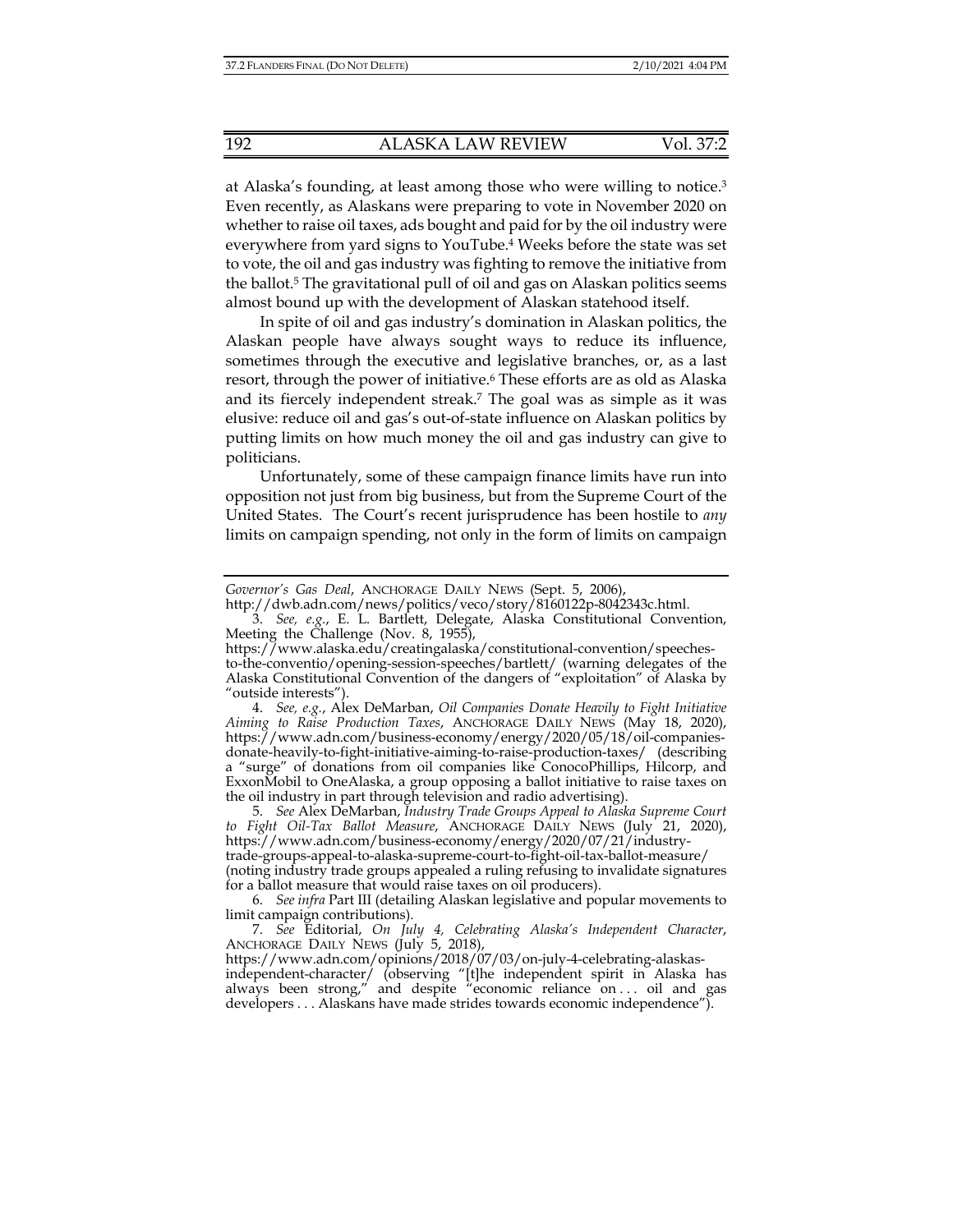expenditures, but also on limits on how much money people can give to campaigns (so-called "contributions").8 Restrictions on campaign contributions have been the main focus of Alaskan reformers starting in the 1990s, but have been coming under increasing scrutiny.9 In the latest iteration of this conflict, the Supreme Court remanded *Thompson v. Hebdon*10 to the Ninth Circuit so that the lower court could reconsider its previous decision that had been largely in favor of Alaska's contribution limits.11 It is a sign of the times that the fact that the Supreme Court *remanded* the decision, rather than outright *reversing* it, was deemed something of a victory.<sup>12</sup>

This Essay takes the occasion of the *Hebdon* remand to offer a brief overview of Alaska's attempt to limit campaign contributions. This investigation is timely for several reasons. First, considering the Supreme Court's treatment of *Hebdon* offers an opportunity to examine how exactly the Court's emphasis on fighting corruption and the appearance of corruption as the *only* justifiable interests in campaign finance is playing out post-*Citizens United*. 13 Second, it provides a lens to consider the Court's shaky insistence on the distinction between campaign expenditures and campaign contributions. Finally, and most importantly, it can help us see to what extent the Court will be willing—or unwilling to let states craft unique campaign finance reforms, based on their own particular history and characteristics.

My analysis divides into three parts. In Part II, I give a brief overview of the *Buckley v. Valeo* framework of campaign finance, focusing on the goals of stopping corruption and the difference between contributions and expenditures.14 In Part III, I trace the development of Alaska's efforts to limit the role of large campaign contributions, including contributions coming from out of state. In Part IV, I speculate on what the future of the

 <sup>8.</sup> *See generally* Richard L. Hasen, *Die Another Day*, SLATE (Apr. 2, 2014, 1:13 PM), https://slate.com/news-and-politics/2014/04/the-subtle-awfulness-ofthe-mccutcheon-v-fec-campaign-finance-decision-the-john-roberts-two-step.html (noting recent Court decisions have "set the course toward even more campaign finance challenges under the First Amendment and more deregulation").

 <sup>9.</sup> *See, e.g.*, McCutcheon v. FEC, 572 U.S. 185 (2014) (striking down aggregate limits on campaign finance contributions).

 <sup>10. 140</sup> S. Ct. 348 (2019).

 <sup>11.</sup> *See id.* at 350–51 (observing the Alaska law at issue exhibits similar "danger signs" to a previously invalidated Vermont law, but that there may be some "pertinent special justifications" for it).

 <sup>12.</sup> Rick Hasen, *Breaking: Supreme Court, Ducking Major Confrontation Over Campaign Finance Limits for Now, Reverses 9th Circuit Ruling Upholding Alaska Campaign Contribution Limits*, ELECTION L. BLOG (Nov. 25, 2019, 7:00 AM), https://electionlawblog.org/?p=108184 ("[T]he way the state of Alaska lost today is the least bad way it could lose.").

 <sup>13.</sup> Citizens United v. FEC, 558 U.S. 310 (2010).

 <sup>14.</sup> Buckley v. Valeo, 424 U.S. 1 (1976).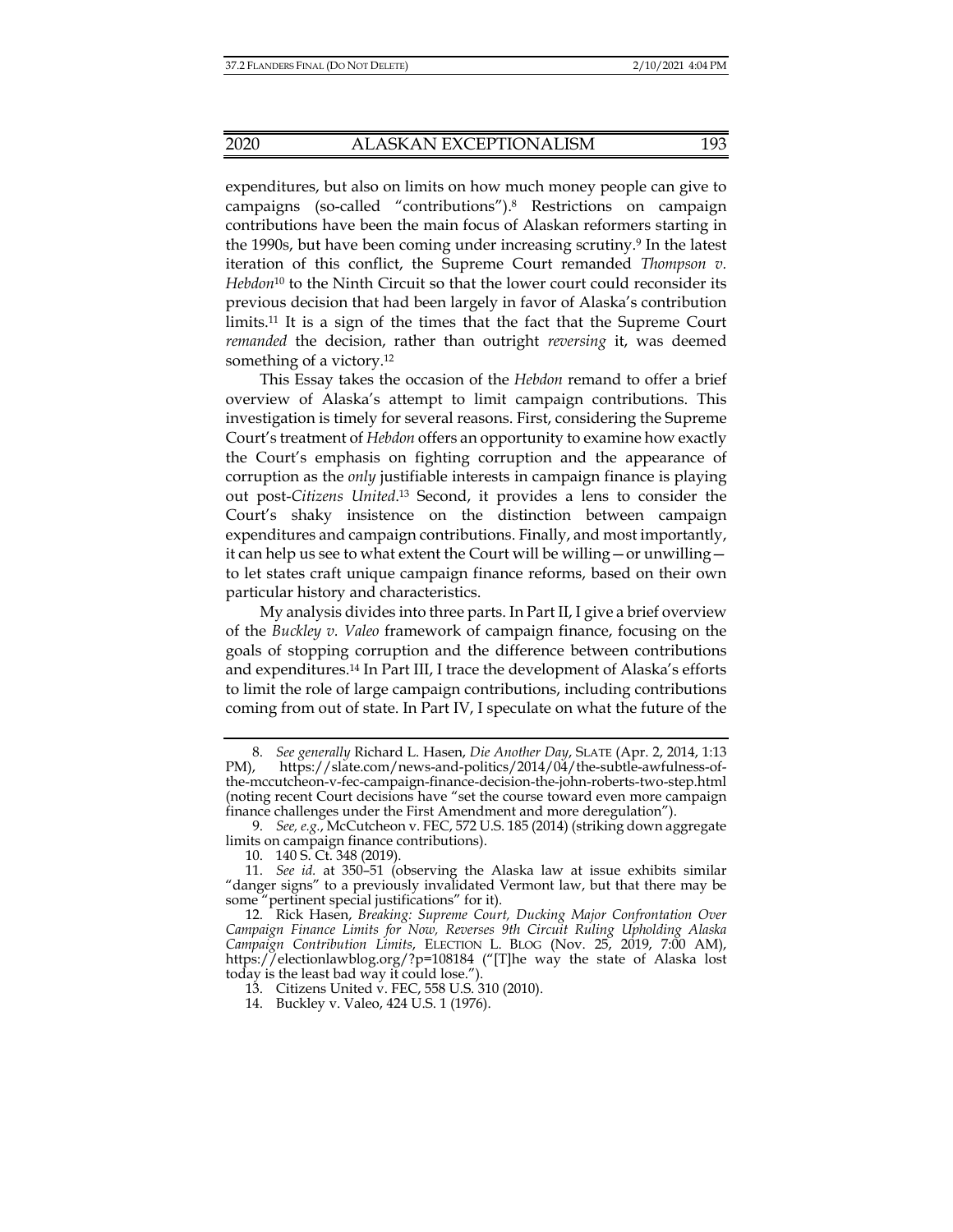*Thompson v. Hebdon* litigation will hold both for Alaska and campaign finance reform more generally.

## **II. THE** *BUCKLEY* **FRAMEWORK**

In *Buckley v. Valeo*,<sup>15</sup> the Court addressed the limits placed on electoral expenditures by the Federal Election Campaign Act in the wake of Watergate. A number of political candidates, campaign contributors, and other political actors sued, arguing that the Act violated the rights to freedom of expression and due process.16 In a lengthy per curiam decision, the Supreme Court partially reversed the Court of Appeals' decision, finding expenditure ceilings unconstitutional under the First Amendment, but giving somewhat more leeway to legislative restrictions on campaign contributions.17

*Buckley* is a decision that seems disfavored by many (even most) Justices on the Court, but for different reasons. Because no particular objection to the case has enough support, *Buckley* stubbornly remains the law.18 One of the least popular elements of *Buckley* is its distinction between campaign contributions and expenditures.19 To those on the Right, the distinction seems artificial, as both contributions to campaigns, and spending by and in support of campaigns, implicate fundamental First Amendment rights of speech and association.<sup>20</sup> Those on the Left

19*. See generally* Erwin Chemerinsky, *Symposium: The Distinction Between Contribution Limits and Expenditure Limits*, SCOTUSBLOG (Aug. 12, 2013, 2:42 PM), https://www.scotusblog.com/2013/08/symposium-the-distinction-betweencontribution-limits-and-expenditure-limits/ (discussing how both the right and the left dislike the distinction between contributions and expenditures); Bob Bauer, *Not So "Easy": The Futilities of the Contribution and Expenditure Distinction*, MORE SOFT MONEY HARD LAW (July 31, 2013),

 <sup>15.</sup> *Id.* 

 <sup>16.</sup> *Id.*

 <sup>17.</sup> *Id.*

 <sup>18.</sup> *See* Richard L. Hasen, *The Nine Lives of* Buckley v. Valeo, *in* FIRST AMENDMENT STORIES 345, 345 (Richard W. Garnett & Andrew Koppelmen, eds., Found. Press 2012) ("Over the years, there have been Court majorities ready to overturn parts of *Buckley*, though *Buckley* has remained good law because the Justices have not agreed on which parts to overturn and Justices in the Court's center have refused to overturn any of *Buckley*'s central tenets."); Eugene Volokh, *Why* Buckley v. Valeo *Is Basically Right*, 34 ARIZ. ST. L.J. 1095, 1095 (2002) ("*Buckley v. Valeo* seems to be almost universally reviled . . . .").

http://www.moresoftmoneyhardlaw.com/2013/07/contribution-expendituredistinction/.

 <sup>20.</sup> *See* Colo. Republican Fed. Campaign Comm. v. FEC, 518 U.S. 604, 640 (1996) (Thomas, J., concurring in the judgment and dissenting in part) ("The protections of the First Amendment do not depend upon so fine a line as that between spending money to support a candidate or group and giving money to the candidate or group to spend for the same purpose.").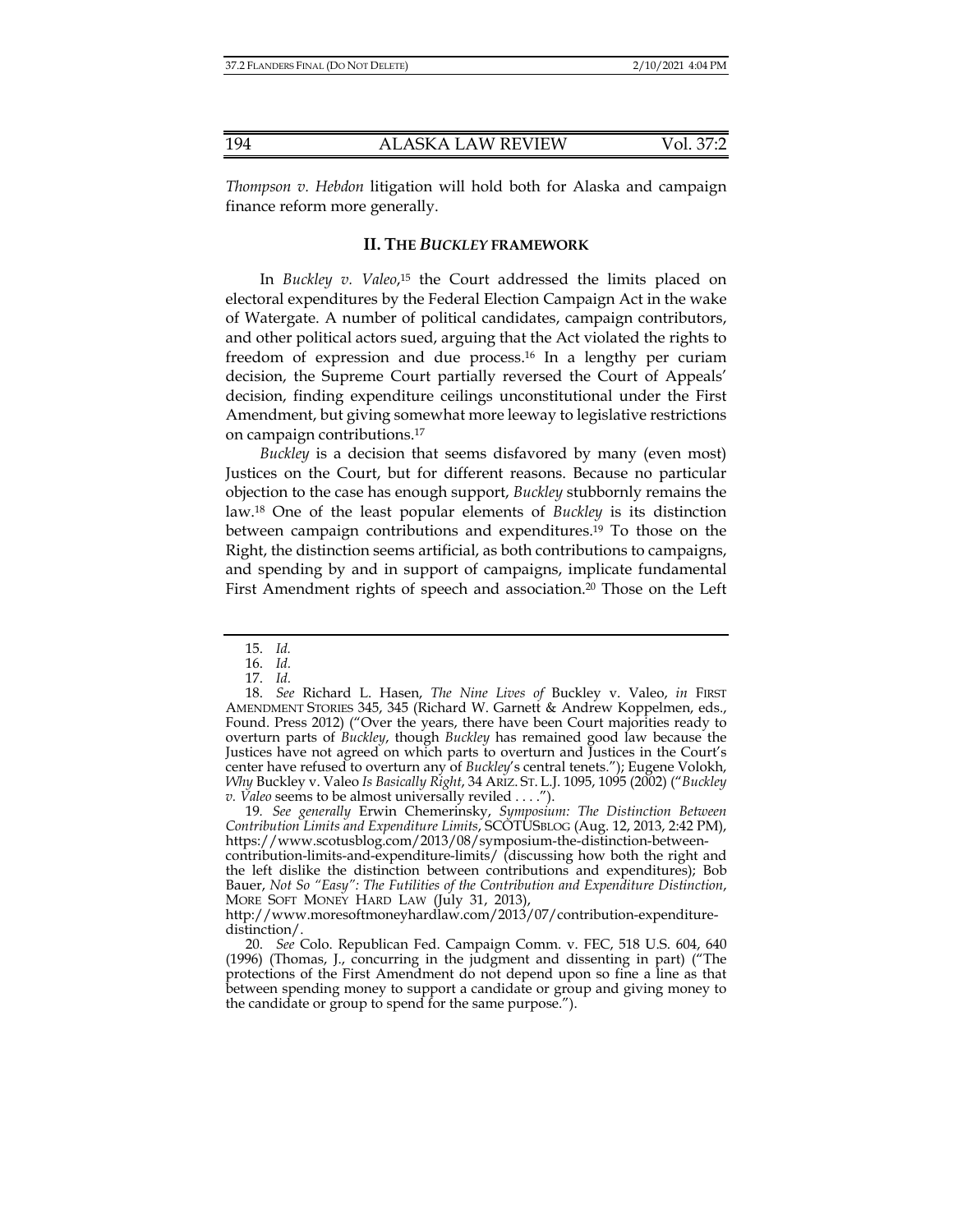will agree that the distinction is artificial, not because of free speech but because the possibility for corruption exists in both unlimited contributions to campaigns and unlimited expenditures on behalf of campaigns.21 Nevertheless, *Buckley* treats contributions and expenditures differently, although how long that distinction will survive is a matter of speculation.

The decision in *Buckley* primarily focused on eliminating overly strict restrictions on what it called "expenditures"—what could be spent *by campaigns* or *on behalf of campaigns*. 22 A campaign that spends money on an ad or a rally appears to be exercising one right that lies at the core of the First Amendment: pure political speech.<sup>23</sup> When an individual or a political action committee puts out an ad supporting a candidate or taking a position on an issue, that too is pure political speech.24 According to the Court in *Buckley*, so long as speech that is made on behalf of a candidate or an issue is not coordinated with a campaign, then there is not too great a risk of corruption.<sup>25</sup> In other words, if the expenditure is truly independent, the state has little, if any, ability to regulate that speech. Expenditures are protected even when it is a corporation who speaks on behalf of a candidate.26

Contributions, on the other hand, are direct cash or in-kind donations directly to campaigns.27 Here the risk of corruption is greater donors essentially are giving a candidate money to do with as they please.28 Unlike contributions, independent expenditures—at least in theory—have the potential to upset a candidate: maybe the candidate did

 27. "A contribution is anything of value given, loaned or advanced to influence a federal election." *Types of Contributions,* FED. ELECTION COMM'N, https://www.fec.gov/help-candidates-and-committees/candidate-takingreceipts/types-contributions/ (last visited Sept. 5, 2020).

 28. J. Robert Abraham, Note, *Saving* Buckley*: Creating a Stable Campaign Finance Framework*, 110 COLUM. L. REV. 1078, 1083 (2010) (identifying the greater corruption risk with direct contributions to candidates).

 <sup>21.</sup> *See* Citizens United v. FEC, 558 U.S. 310, 458 (2010) (Stevens, J., concurring in part and dissenting in part) ("[T]echnically independent expenditures can be corrupting in much the same way as direct contributions . . . .").

 <sup>22.</sup> David Schultz, *Revisiting* Buckley v. Valeo*: Eviscerating the Line Between Candidate Contributions and Independent Expenditures*, 14 J.L. & POL. 33, 34 (1998).

 <sup>23.</sup> *See* Buckley v. Valeo, 424 U.S. 1, 15 (1976) ("Appellants respond that contributions and expenditures are at the very core of political speech, and that the Act's limitations thus constitute restraints on First Amendment liberty that are both gross and direct.").

 <sup>24.</sup> Schultz, *supra* note 22, at 58.

 <sup>25.</sup> *Buckley*, 424 U.S. at 46 (1976).

 <sup>26.</sup> *Citizens United*, 558 U.S. at 365; James Bopp, Jr. et al., *The Game Changer: Citizens United's Impact on Campaign Finance Law in General and Corporate Political Speech in Particular*, 9 FIRST AMEND. L. REV. 251, 262–63 (2011).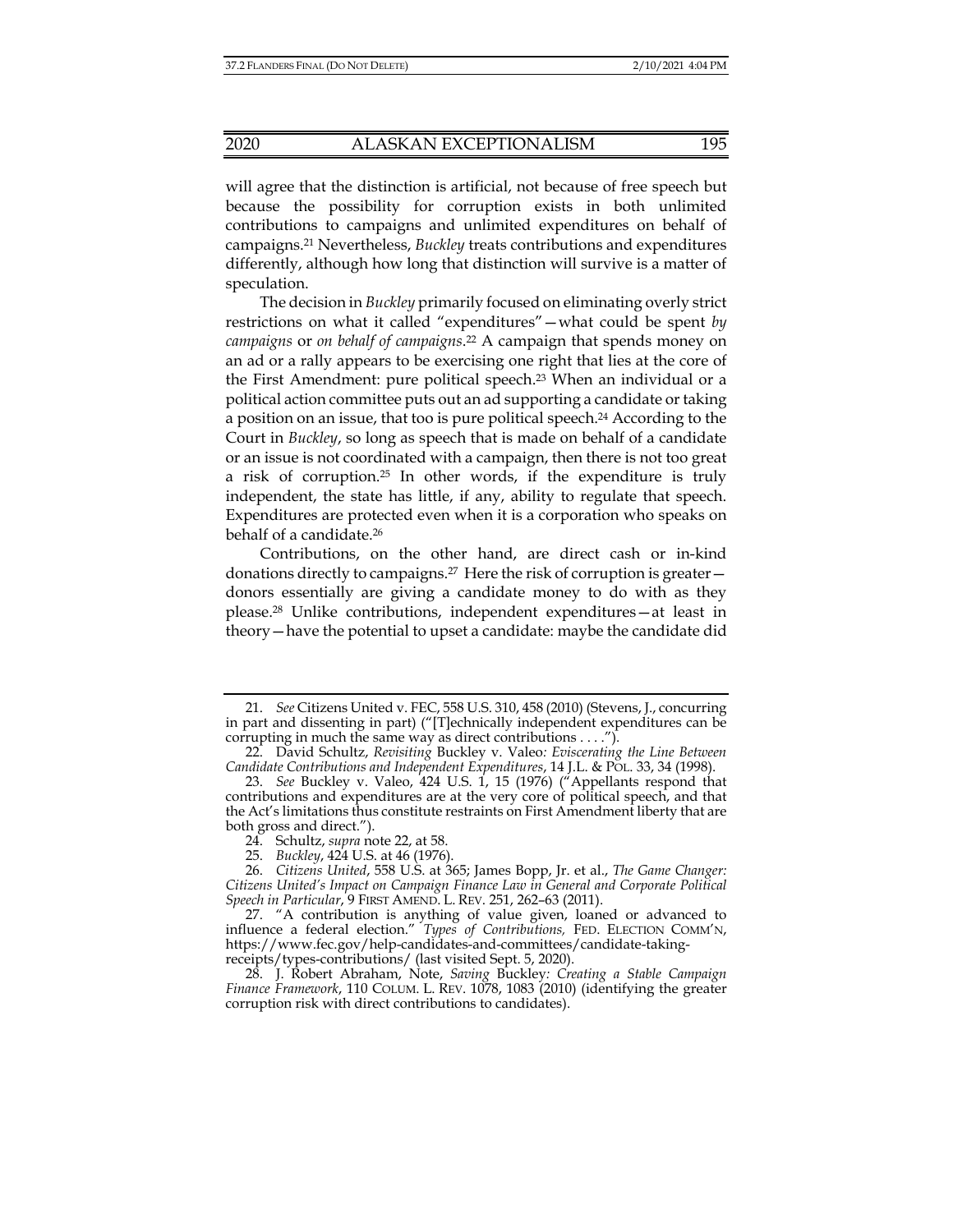not want the donor's support, or not in the way offered.29 Moreover, per *Buckley,* not only do contributions present a greater risk of corruption because they can look just like giving a bribe to a candidate, they are less like core political speech.<sup>30</sup> The concern is not necessarily that money does not equal speech, but that the *only* message conveyed when a person gives money is that they believe the candidate should have more money to spend on their campaign.<sup>31</sup> A contribution has some expressive and associational value, the *Buckley* Court said, but not much: it is kind of an inarticulate shout in support of a candidate, like saying "I support you \$1000 worth.<sup>"32</sup> A contribution is not the same as making a speech in support of a candidate or buying an ad.

*Buckley* also suggested that the major, if not the only, state interest in regulating either contributions or expenditures was to battle corruption or the appearance of corruption.<sup>33</sup> Both of these terms needed greater elucidation than *Buckley* gave them. While it is clear that avoiding bribery—in the form of a quid pro quo—is certainly a compelling governmental interest, $34$  it is less clear what it means to avoid the appearance of corruption. Does it mean just working to avoid the perception that legislators are being bribed, or something more? Even the exact contours of corruption were left somewhat open in *Buckley*. Could corruption mean a broader sort of political dependence on money rather than the people, as Lawrence Lessig has suggested?35 Cases like *Austin v. Michigan Chamber of Commerce*36 developed the theory that large amounts of money in the political system would "distort'' normal politics, but this conception of corruption did not survive *Citizens United.*<sup>37</sup>Indeed, *Citizens United* seemed to almost close the door on any state interest in campaign finance apart from the narrow interest in preventing bribery in

 <sup>29.</sup> *See id.* at 1083–84 (noting that independent expenditures "require the absence of prearrangement and coordination by definition").

 <sup>30.</sup> *Buckley*, 424 U.S. at 21, 28–29.

 <sup>31.</sup> *Id.*

 <sup>32.</sup> *Id.*

 <sup>33.</sup> *Id.* at 45.

 <sup>34.</sup> *Id*. at 26–27.

 <sup>35.</sup> Lawrence Lessig, *Forum: Democracy After Citizens United*, BOSTON REVIEW (Sept. 4, 2010), http://bostonreview.net/lessig-democracy-after-citizens-united; Dennis F. Thompson, *Two Concepts of Corruption* 7 (Edmond J. Safra Ctr. For Ethics, Working Paper No. 16, 2013).

 <sup>36. 494</sup> U.S. 652 (1990), *overruled by* Citizens United v. FEC, 558 U.S. 310 (2010).

 <sup>37.</sup> *See* Ofer Raban, C*onstitutionalizing Corruption: Citizens United, Its Conceptions of Political Corruption, and the Implications for Judicial Elections Campaigns*, 46 U.S.F. L. REV. 359, 361 (2011) (discussing *Citizens United*'s rejection of *Austin*'s anti-distortion rationale due to being "inconsistent with precedent and with established First Amendment principles").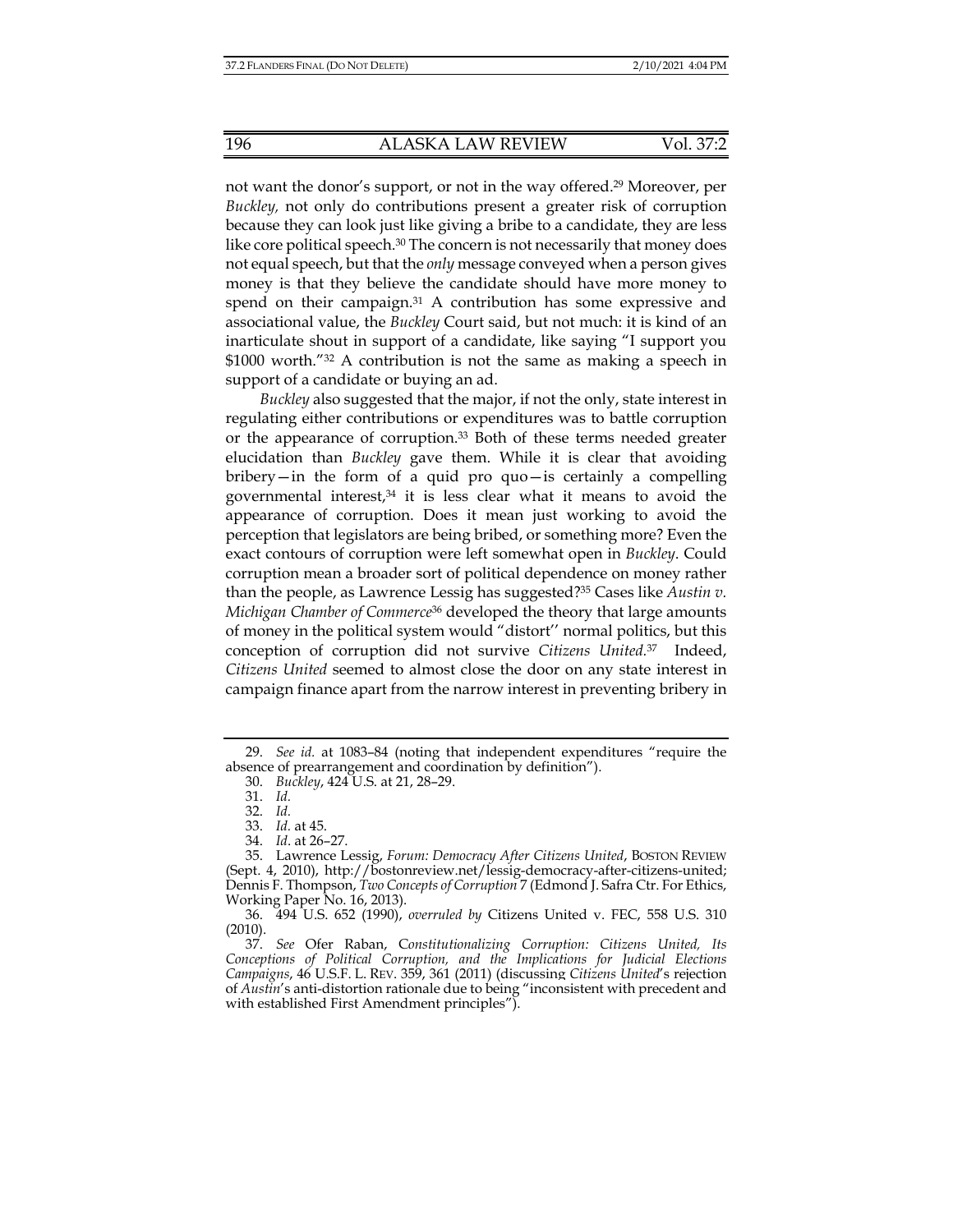the form of a quid pro quo.38 Even opposing the *appearance* of corruption may no longer be a legitimate interest, or if it is one, it is not very strong.

# **III. ALASKAN EFFORTS AT REFORM**

Alaska's efforts in campaign finance have been based around two ideas: first, that Alaska is a state that is dominated by the oil and gas industry, and second, that Alaska has a small population with a small legislature.39 These principles demonstrate the problem of Alaskan political campaigns: large, wealthy corporations in oil and gas can exert a disproportionate influence on Alaskan politics because they can focus their (massive) spending on just a few politicians.<sup>40</sup> Getting those few politicians to reliably support pro-oil and gas initiatives serves to advance pro-industry legislation, sometimes just by dooming anti-industry legislation.41 Accordingly, much of Alaskan campaign finance reform has focused on *Buckley*'s contribution prong: limiting how much wealthy donors can give to particular candidates by putting a strict cap on donations to politicians and political campaigns.42 The limits have been fairly low compared to other states.43 As part of the reform push in the 1990s, Alaska also tried to limit the amount out-of-state residents could give to candidates or agendas in Alaskan elections.44 The campaign finance reform package was characterized by a strong sense of "Alaskan exceptionalism," the view that the facts on the ground in Alaska are different from other states, given its small population and reliance on oil

 41. COYNE & HOPFINGER, *supra* note 1 (reviewing such machinations by the oil and gas industry).

 <sup>38.</sup> *Id.* at 364; Citizens United v. FEC, 558 U.S. 310, 359 (2010).

 <sup>39.</sup> *See, e.g.*, Thompson v. Hebdon, 140 S. Ct. 348, 351–52 (2019) (statement of Ginsburg, J.) ("Moreover, Alaska has the second smallest legislature in the country and derives approximately 90 percent of its revenues from one economic sector—the oil and gas industry.").

 <sup>40.</sup> *Transcript: Alaska: The Senator and the Oil Man*, NOW ON PBS (week of Sept. 1, 2008), https://www.pbs.org/now/shows/347/transcript.html (statement of Pat Dougherty, editor-in-chief of Anchorage Daily News) ("I would say history suggests not. Because I don't think that there has been a time in—Alaska in the last 25 years, 30 years, in which the state was not—really being pushed around by the oil industry.").

 <sup>42.</sup> *See* Thompson v. Hebdon, 909 F.3d 1027, 1031–32 (9th Cir. 2018) (noting that Alaska has "long regulated campaign contributions to political candidates"), *vacated*, 140 S. Ct. 348 (2019) (per curiam).

 <sup>43.</sup> *Id.* at 1037; *see* ALASKA STAT. § 15.13.070 (2018) (setting contribution maximums at \$500 and \$1,000); *see also* Peter Segall, *Alaska Case on Campaign Finance Laws Could Go National*, JUNEAU EMPIRE (Nov. 21, 2019), https://www.juneauempire.com/news/alaska-case-on-campaign-finance-lawscould-go-national/ (describing recent contribution enforcement action).

 <sup>44.</sup> Election Campaign Finance Reform § 11, 1996 Alaska Sess. Laws ch. 48, 7–11.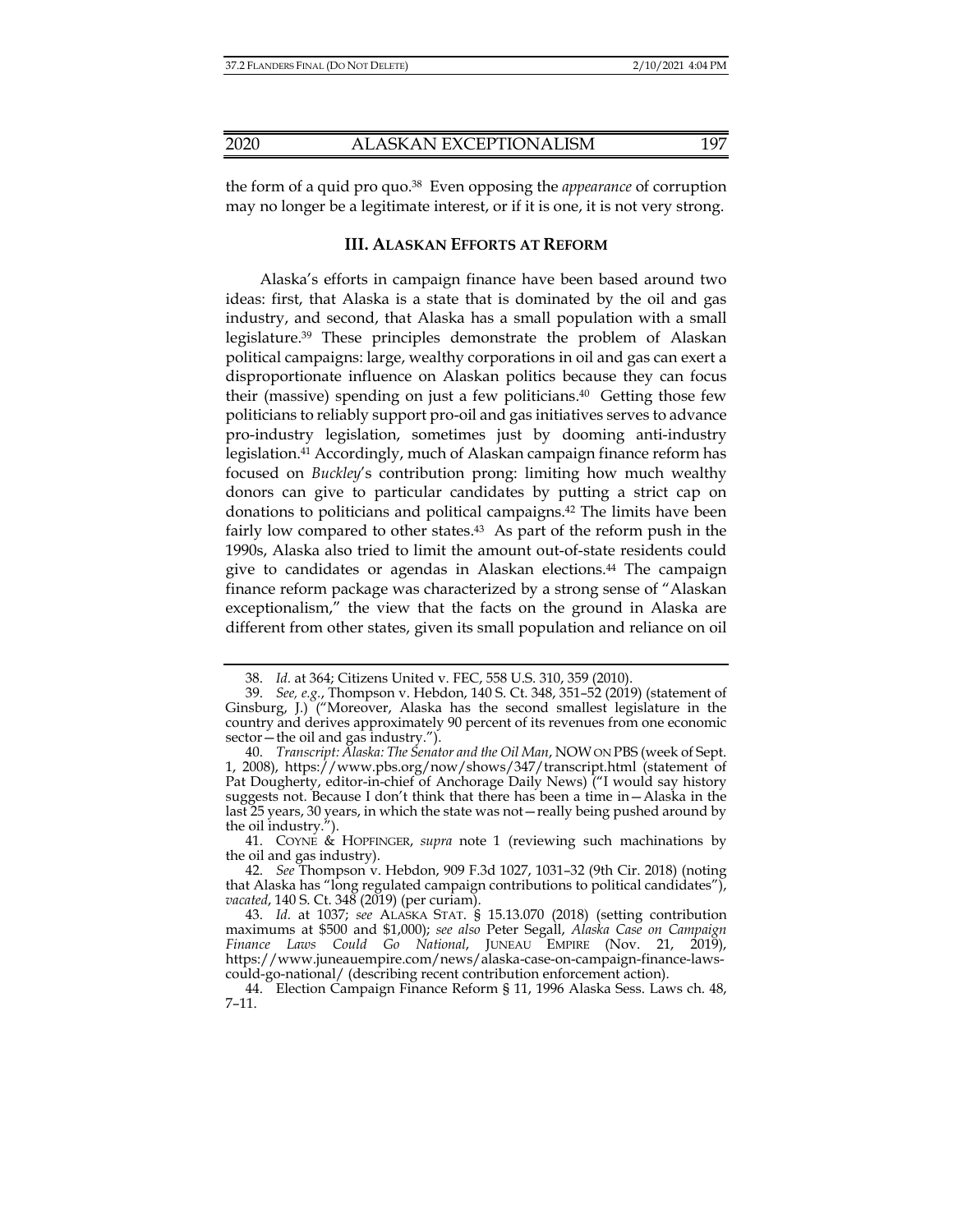and gas.45 Because Alaska is viewed as being different, its campaign finance rules are thought to necessarily be different (and more restrictive) as well. Alaska is unique in many ways—including a unique vulnerability to corruption.46

In fighting restrictions on contribution, the oil and gas industry allied with the American Civil Liberties Union (ACLU). In a state courtbased challenge against campaign finance limits passed by the legislature, the ACLU of Alaska alleged that the out-of-state contribution caps were too low: even though the interest the State had in anti-corruption was legitimate, tight restrictions on contributions could unreasonably burden individuals' speech and associational rights.<sup>47</sup> This may have been a plausible argument. In identifying *some* First Amendment interests even in contributions, the U.S. Supreme Court had suggested that at some point, contribution limits could be set at a level that would not be justified.48 Nevertheless, the Alaska Supreme Court rejected the ACLU's argument.49 Citing evidence of corruption in Alaska's recent history, as well as the fact that campaigns could be run with less money in Alaska, the Alaska Supreme Court held that the limits were constitutional.50 The court recognized that the threat of corruption was real, given that Alaskan politics *had* been corrupt in the past and there was an ever-present threat of corruption in the future.51 Moreover, given the small size of Alaska's legislature, it would not take much to corrupt Alaskan politicians.52 And because Alaska was a small state, limiting campaign contributions did not mean limiting the reach of Alaskan campaigns.53 Just as Alaskan politicians could be bribed for smaller sums of money because there were so few politicians in Alaska, it did not take much money to run an effective campaign because there were so few people.54

A federal challenge to a 2006 ballot initiative which lowered

46. *Id.*

51. *Id.* at 620–21.

 52. *See id*. at 608 (noting the State's argument that the expenditure prohibition is needed to avoid a "disproportionate impact" on the political process).

 53. *See id*. (referencing the State's argument that corporations still had "ample alternatives for political expression").

 54. *See, e.g.*, *Transcript: Alaska: The Senator and the Oil Man*, *supra* note 40 (stating that legislators allegedly being bribed did not receive a significant amount of cash "gifts").

 <sup>45.</sup> *See* Thompson v. Dauphinais, 217 F. Supp. 3d 1023, 1029 (D. Alaska 2016) (noting the ease of influencing state legislatures due to Alaska's size and oil and gas industry), *vacated*, Thompson v. Hebdon, 140 S. Ct. 348 (2019).

 <sup>47.</sup> State v. Alaska Civ. Liberties Union, 978 P.2d 597, 608 (Alaska 1999).

 <sup>48.</sup> *Id.* at 605 (citing Buckley v. Valeo, 424 U.S. 1, 26–27 (1976)).

 <sup>49.</sup> *Id.* at 634.

 <sup>50.</sup> *See id.* at 617–18 (holding that outside interests have attempted to influence Alaskan politics and the State has a compelling interest to limit such interests through contribution limits).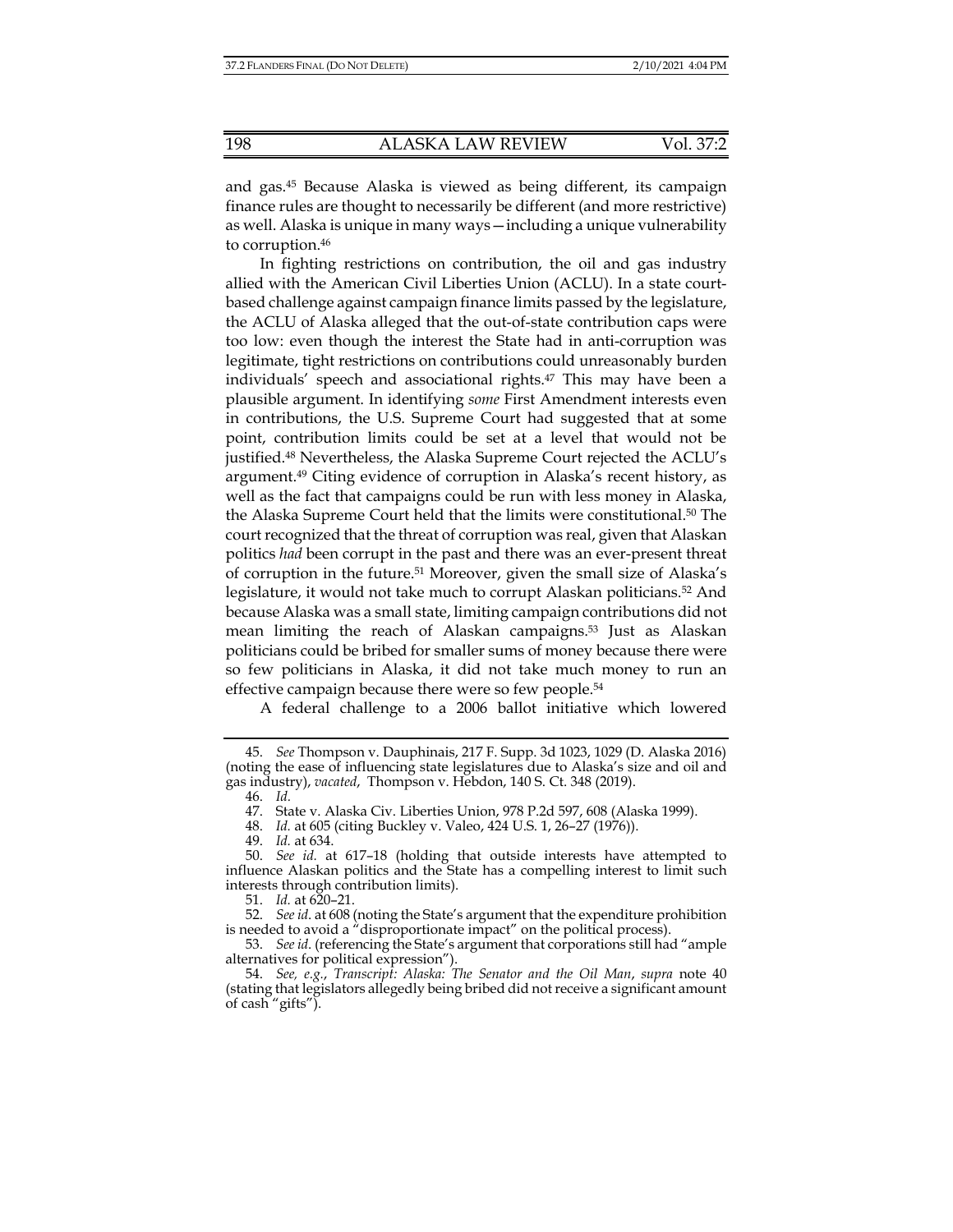campaign contribution limits received similar favorable treatment at the Ninth Circuit.<sup>55</sup> A similar challenge against the ballot initiative was brought, and reasoning similar to the Alaska Supreme Court's won the day. However, while both the district court and the Ninth Circuit emphasized Alaska's recent history of corruption, small legislature, and small population, such reasoning was only applied to in-state contributions.56 The limitation on out-of-state donations was struck down: the Ninth Circuit said that the threat to Alaska's interest in selfgovernance by out-of-state donors was not a cognizable interest under *Buckley*. 57 Here, the Ninth Circuit reflected the Supreme Court's move away from articulating *any* other state interest in campaign finance other than one of fighting corruption or the appearance of corruption.58

More problematically, in upholding the campaign contribution limits, the Ninth Circuit relied not on the Supreme Court precedent in *Randall v. Sorrell,*59 but on its own circuit precedent which it said was more applicable.<sup>60</sup> The Ninth Circuit's test was more generous in allowing limits on campaign contributions than the Supreme Court's test, which led to the Supreme Court granting certiorari on the opinion and ultimately a per curiam reversal.61 The Ninth Circuit, according to the Supreme Court, had ignored many of the most relevant *Randall* factors what the Supreme Court had called "danger signs"—in deciding *Thompson*, and so needed to reconsider.62 In particular, *Randall* was applicable to *Thompson* because Alaska's limits were unusually low compared to other states and did not take inflation into account.63

Although the Supreme Court's decision was technically a remand rather than an outright reversal, the writing seemed to be on the wall. Still, those who supported the limits tried to make the best of the decision: it

 <sup>55.</sup> *See* Thompson v. Hebdon, 909 F.3d 1027 (9th Cir. 2018) (upholding most of Alaska's campaign finance laws), *vacated*, 140 S. Ct. 348 (2019).

 <sup>56.</sup> *See id.* at 1041, 1044 (referencing the district court's analysis of corruption in Alaska, though applying it as a compelling state interest for all challenged provisions except for the nonresident aggregate contribution limit).

 <sup>57.</sup> *Id.* at 1042 n.10.

 <sup>58.</sup> *Id.* at 1034.

 <sup>59.</sup> Randall v. Sorrell, 548 U.S. 230 (2006); *see generally* J. Brett Busby & Lee B. Kovarsky, United States Supreme Court Update, 19 APP. ADVOC. 16, 23–24 (2006) ("In this case, the Court struck down provisions of the Vermont campaign finance statute as inconsistent with the First Amendment. . . . Justice Breyer authored the plurality opinion, in which Chief Justice Roberts joined and Justice Alito joined in part.").

 <sup>60.</sup> *See Hebdon*, 909 F.3d at 1037–40 (applying Lair v. Motl, 873 F.3d 1170 (9th Cir. 2017), because the court found *Randall* was not binding authority due to not commanding a majority of the Court).

 <sup>61.</sup> Thompson v. Hebdon, 140 S. Ct. 348, 350 (2019).

 <sup>62.</sup> *Id.*

 <sup>63.</sup> *Id.* at 351.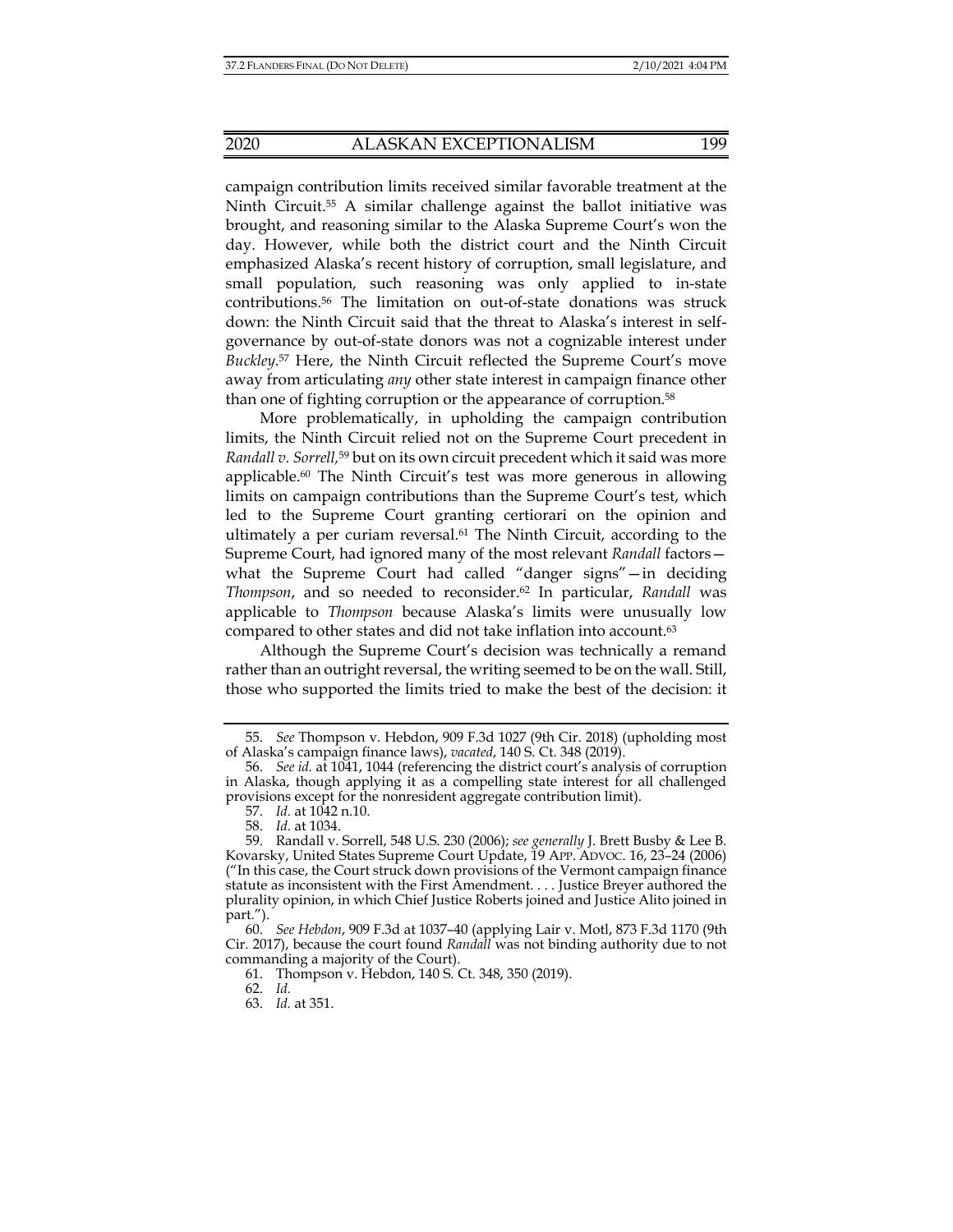could have been worse, they said, and the remand was better than they expected.64 Given the direction of the Supreme Court's jurisprudence, they had reasonably expected the Court to slam the door on Alaska's reform efforts.65 In its decision, however, the Court seemed to have given at least a slight hope of preserving some of the limits, if not all of them. The Court noted in its order that the parties disputed whether there could be a "special justification" for Alaska's contribution limits, which might justify them being so low.66 Certainly, the out-of-state limitation was doomed; but, with more facts, could the Alaskan limits not survive even the more stringent *Randall* test? Justice Ginsburg's dissent to the per curiam decision offered a map—but then again, it was only a dissent. $67$ The tenor of the Court's opinion suggested a much greater skepticism about the limits.

### **IV. THE FUTURE OF ALASKA'S CAMPAIGN FINANCE REFORM**

It is commonplace today to blame the Supreme Court and especially *Citizen's United* for opening the door to big money in politics.68 This blame may be overstated. Big money will usually find a way into politics; it is sometimes just a matter of *how* it finds its way in.<sup>69</sup> Even if states close off one way of money and influence in politics, that may just open up another way. And simply blaming the Court for allowing money into politics ignores the fact that at least in the Court's eyes—and in the ACLU's too there are real First Amendment interests at stake.70 The Court's

 68. *See Influence of Big Money*, BRENNAN CTR. FOR JUSTICE (last visited Aug. 5, 2020), https://www.brennancenter.org/issues/reform-money-

 <sup>64.</sup> Hasen, *supra* note 12 ("[T]he way the state of Alaska lost today is the least bad way it could lose.").

 <sup>65.</sup> *Id. See also* Thompson v. Hebdon*: Guidance on the Marks Rule?*, COUNTING TO 5 (Dec. 1, 2019), https://www.countingto5.com/thompson-v-hebdonguidance-on-the-marks-rule/ (explaining the Supreme Court found the Ninth Circuit only erred in not applying *Randall* without the Court giving its decision as to what the correct application of *Randall* looked like).

<sup>66</sup>*. Thompson*, 140 S. Ct. at 351.

 <sup>67.</sup> *Id.* at 351–52 (statement of Ginsburg, J.). In particular, Ginsburg suggested that Alaska's situation varied in several salient respects from Vermont's so that *Randall* was distinguishable. Ginsburg stressed Alaska allowed greater contributions to political parties and (relevantly for this paper) that Alaska had a small legislature and its economy was dominated by oil and gas. *See id*.

politics/influence-big-money ("Today, thanks [to] Supreme Court decisions like *Citizens United*, big money dominates U.S. political campaigns to a degree not seen in decades.").

 <sup>69.</sup> *See* Chad Flanders, *Super PACs and Politics of the Weird*, POLITICO (Mar. 7, 2012 9:32 PM), https://www.politico.com/story/2012/03/super-pacs-unleashpolitics-of-the-weird-073679 ("[B]ig money will always find a way to get spent.").

 <sup>70.</sup> *See Thompson*, 140 S. Ct. at 351 (remanding to investigate whether Alaskan contribution limits are consistent with First Amendment precedents); *The ACLU*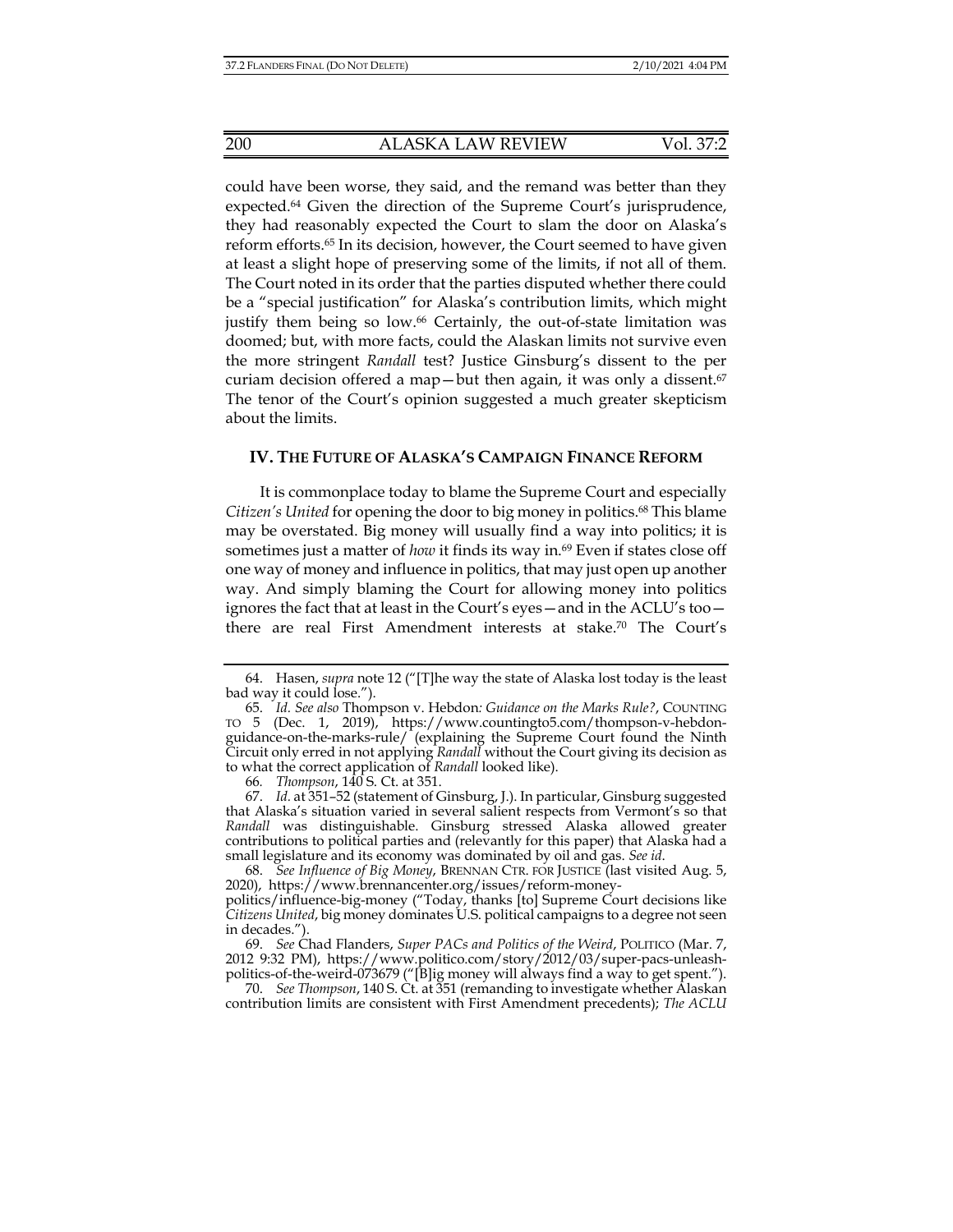jurisprudence does not seem to be a simple capitulation to money in politics, as if the Supreme Court were itself corrupt. Rather, the Supreme Court seems to follow the idea that under the First Amendment, spending money is a means of spreading ideas, and to limit money in politics is to limit political speech, something that has long been understood to be at the core of the First Amendment.71 Whether or not the Ninth Circuit upholds Alaska's limits will ultimately depend on three questions which implicate trends in the United States Supreme Court's campaign finance jurisprudence.

First, how durable is the distinction between contributions and expenditures? The surest way to get rid of contribution limits is to treat them the same as expenditure limits and subject them to the strictest scrutiny, rather than some indeterminate lower standard. In a number of opinions, Justice Thomas has challenged this distinction, and he makes a good point.72 Should it really matter whether a contribution is not as clear or articulate a form of speech as an expenditure? The First Amendment's protection does not turn on whether speech is crude and blunt or elegant and sophisticated. Even if a \$100 contribution is essentially just a supportive grunt, a grunt is still protected speech. And one may even think that it is better that the candidate made the speech *for* you—that is why you gave money, after all. A more principled stand would thus require both contributions and expenditures be recognized as pure political speech.73 Recognizing this, however, might not inevitably doom contribution limits, as states would still be able to argue that the interest in avoiding quid pro quo corruption is so compelling that most contribution limits would still remain.

Second, how expansive is the state's anti-corruption interest? *Citizens United*, by reversing *Austin*, seemed to close out almost decisively the idea that one could fight money in politics for any other reason than the risk that legislators might be bribed.74 If this is the state's main interest,

*and* Citizens United*,* ACLU (last visited Aug. 5, 2020),

https://www.aclu.org/other/aclu-and-citizens-united (expressing concern that First Amendment rights may be restricted in response to the influx of corporate money in elections).

 <sup>71.</sup> Citizens United v. FEC, 558 U.S. 310, 342–43 (2010) (recounting precedents affirming the extension of First Amendment expression to political speech).

 <sup>72.</sup> *See, e.g.*, FEC v. Colo. Republican Fed. Campaign Comm., 533 U.S. 431, 467–68 (2001) (Thomas, J., dissenting) (challenging the majority's conclusion that coordinated expenditures by political parties and contributions by individuals and political committees are no different).

 <sup>73.</sup> *See* Schultz, *supra* note 22, at 104 (recognizing that expenditures and contributions are "two sides of the same coin"); Buckley v. Valeo, 424 U.S. 1, 241– 42 (1976) (Burger, J., concurring in part and dissenting in part) (same).

 <sup>74.</sup> *See Citizens United*, 558 U.S. at 357 (2010) ("[W]e now conclude that independent expenditures, including those made by corporations, do not give rise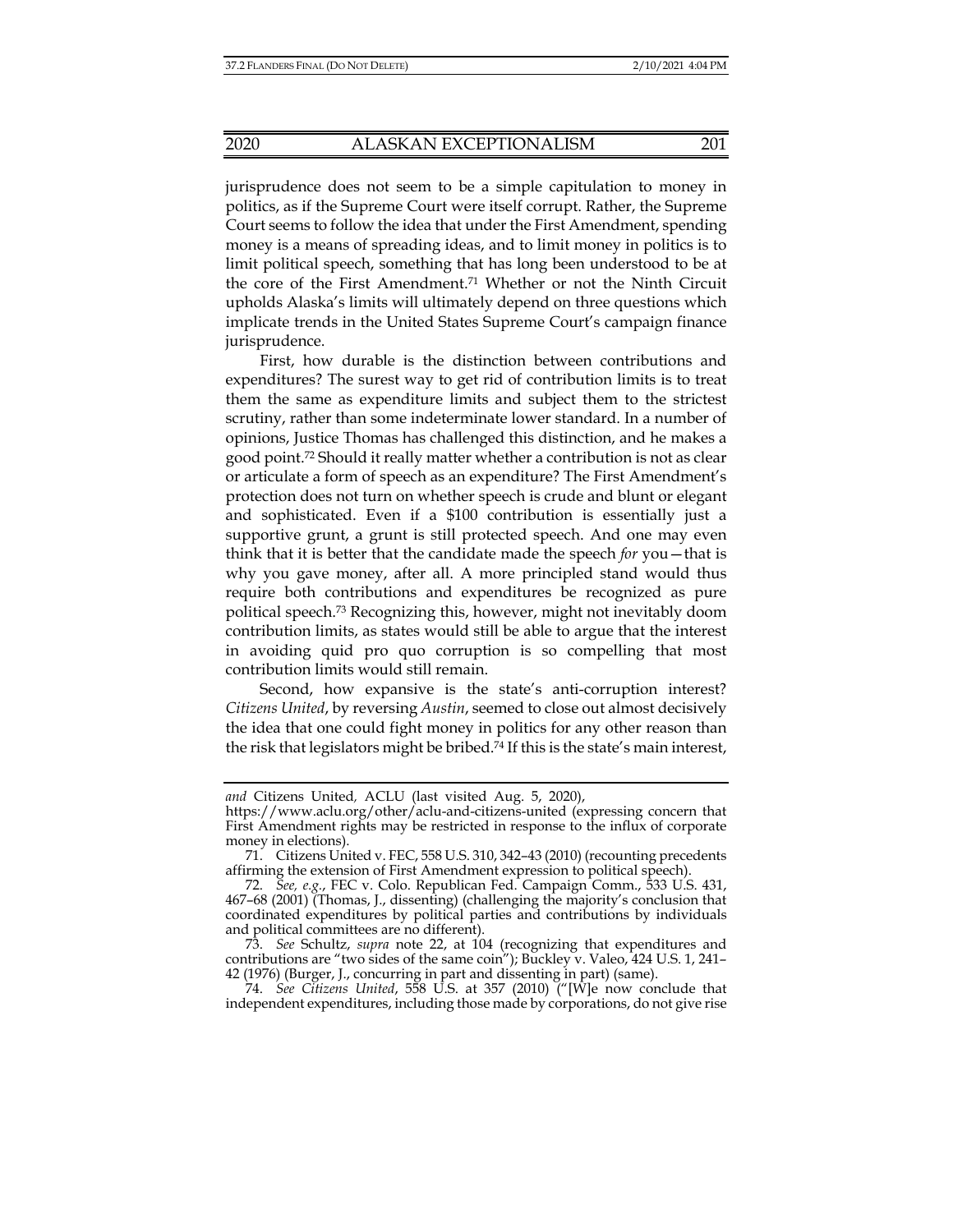then why couldn't the state simply more aggressively enforce its antibribery laws in order to deter corruption?75 If anti-corruption also extends to the appearance of corruption, then what exactly does it mean to prevent a system of campaign finance from *appearing* to tolerate corruption? Does this give the states license to do more in limiting campaign contributions than what is necessary to prevent *actual* corruption? The Court's case law here is unclear, and it seems plausible to speculate that the "appearance of corruption" rationale will be increasingly disfavored by the Court, or simply treated as a stand-in for preventing bribery—that is, actual corruption.76 If a state does not provide recent evidence of actual corruption, the Court may say merely preventing the appearance of corruption is not a great enough interest.<sup>77</sup> More generally, the Court may rightly suspect that avoiding the appearance of corruption is simply too vague and amorphous an interest to justify restrictions on core political speech. Even if avoiding the appearance of corruption means that states have to give evidence that corruption is a real risk and that citizens distrust the political process, it is unclear what kind of evidence would suffice.78

Finally, to what extent can the Supreme Court tolerate diversity among states on their campaign finance reform efforts? Herein lies the spirit of Alaskan exceptionalism. Alaska has said repeatedly in litigation that Alaska is special and different, and so it is justified in being more restrictive in limiting campaign contributions than other states.<sup>79</sup> Other

 77. Daniel J. Ganz, Note*: Are Campaign Contributions Really Different?:*  Thompson v. Hebdon *and Inconsistencies Within Supreme Court and Ninth Circuit Campaign Finance Jurisprudence*, 45 OHIO N.U.L. REV. 433, 435–37 (2019).

 78. A history of corruption can be sufficient evidence. *See Buckley* at 27 (confirming that examples of corruption can "demonstrate that the problem is not an illusory one"). Opinion polls might also be sufficient evidence. *See Nixon*, 528 U.S. at 394 (noting that the public overwhelmingly believed that contribution limits were necessary to curb corruption).

to corruption or the appearance of corruption.").

 <sup>75.</sup> This is a point that Justice Thomas has advanced in several opinions. *See, e.g.*, McConnell v. FEC, 540 U.S. 93, 267 (2003) (Thomas, J., concurring in part and dissenting in part) ("[A] broadly drawn bribery law would cover even subtle and general attempts to influence government officials corruptly, eliminating the Court's first concern.").

 <sup>76.</sup> *Compare Citizens United*, 558 U.S. at 360 ("The appearance of influence or access . . . will not cause the electorate to lose faith in our democracy."), *with McConnell*, 540 U.S. at 144 ("Take away Congress' authority to regulate the appearance of undue influence and 'the cynical assumption that large donors call the tune could jeopardize the willingness of voters to take part in democratic governance.'" (quoting Nixon v. Shrink Mo. Gov't PAC, 528 U.S. 377, 392 (2000))).

 <sup>79.</sup> Thompson v. Hebdon, 909 F.3d 1027, 1045–46 (9th Cir. 2018) (per curiam); *see generally* Thompson v. Dauphinais, 217 F. Supp. 3d 1023, 1029–32 (D. Alaska 2016) (discussing idiosyncrasies of Alaskan electoral politics and how they increase susceptibility to corruption or the appearance thereof).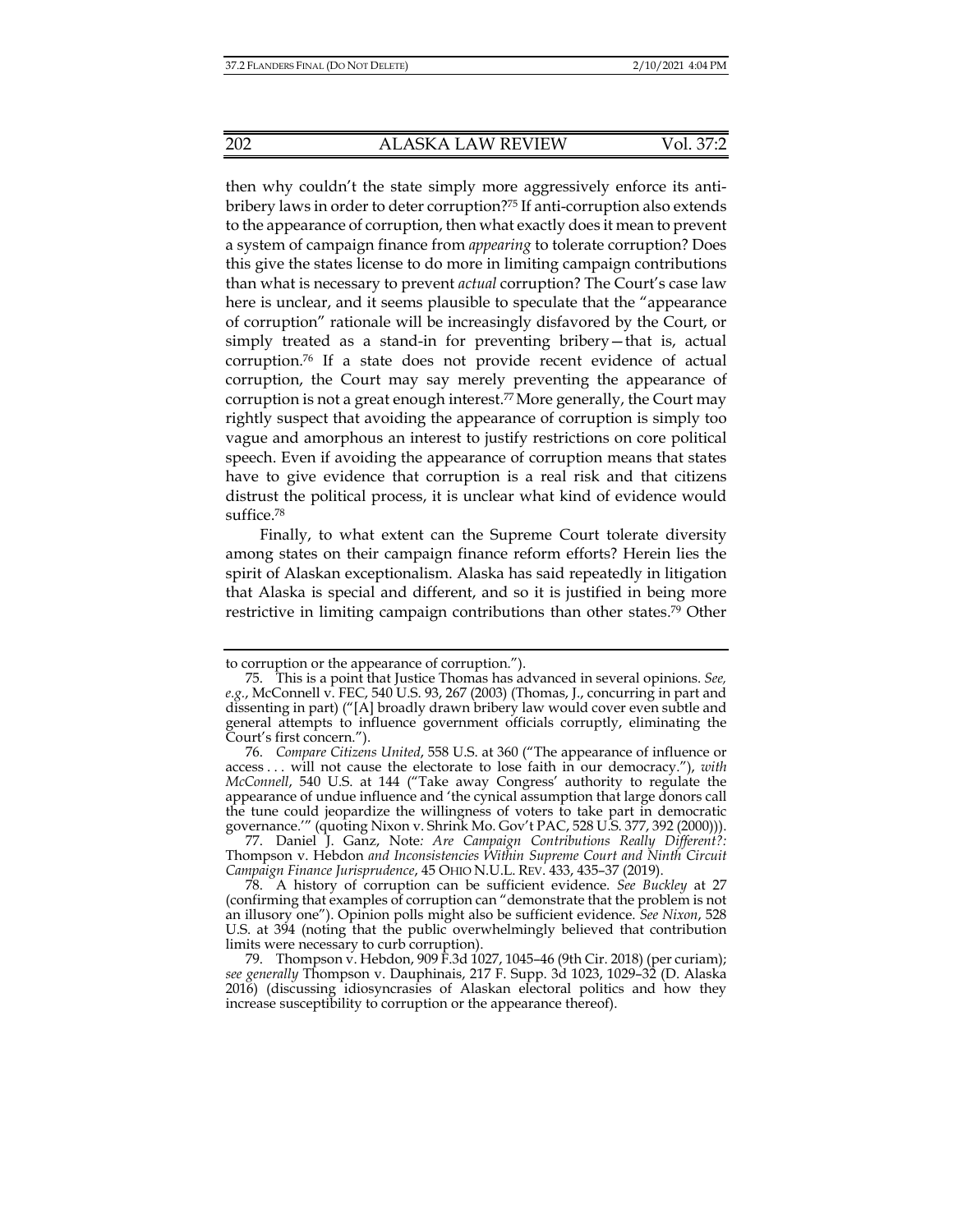states may experience greater factionalism, so in those states many different industries and interest groups will push and pull at politicians, with the result that their collective impact is much more diffuse and perhaps less troublesome. And other states may have larger legislatures, so that when industry captures a small number of politicians it may not matter much. Alaska, being dominated by oil and gas and having a small legislature, does not have these inherent political checks, so it needs to be more aggressive in limiting contributions. But will any of this matter to the Supreme Court? The Supreme Court's per curiam decision and its enumeration of the *Randall* factors comes very close to suggesting a onesize-fits-all model for campaign finance regulation. There is some limit on contributions that will simply be too restrictive, and Alaska may have dipped under that limit. Again, it is not a matter of limitless giving to a candidate. The question is rather whether states will be given room to experiment, or whether the Supreme Court will push states towards uniformity in campaign contribution limits. The trend certainly seems to be in the direction of uniformity, which is bad news for states like Alaska that want to point to their unique history to argue for uniquely low contribution limits.